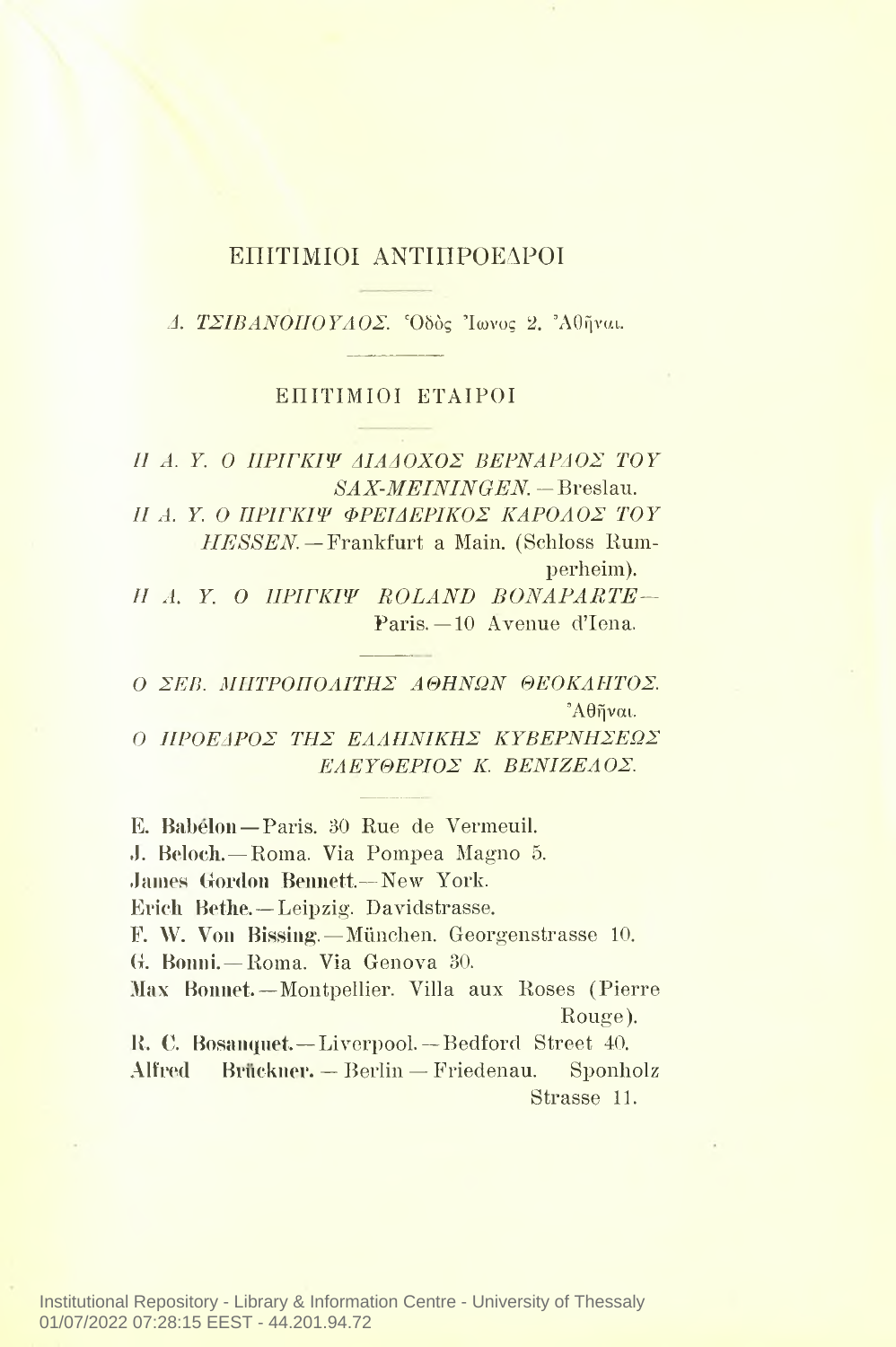31. Ronald Burrows— London. King's College. .Jos. Chamonard.—Paris. 4 Square Croisic. G. Clemenceau, aneien President du Conseil. - Paris. Giuseppe Aug. Coliui.— Roma. Via Farini 7. Max. Collignon. - Paris. V<sup>e</sup> Boulevard S<sup>t</sup> Germain 88. Domenico Comparetti. - Firenze. Instituto di Studi superiori. Alex. Conze.—Berlin W. Cornelius Strasse <sup>2</sup> II. Alfred Croiset. – Paris. Rue de Cassette 13, VI<sup>e</sup>. Ludwig Curtius. —Erlangen. Burgbergstrasse 45. R. M. Dawkins.— Athens. British School. Charles Diehl. - Paris, VIII<sup>e</sup>. Square du Roule 4. Hermann Diels. - Berlin W. 50, Nürnbergerstrasse 65. Wilhelm Dorpfeld. — Berlin Friedenau. Niedstrasse 22, III. H. Dragendorff. — Berlin. Gr. Lichterfelde. Zehlendorferstr. 55. Eng. Drerup.— Munchen. Kaiserstrasse <sup>2</sup> Ie. Er. von Duhn.—Heidelberg. Universitat. Mgr. Duchesne. — Rome. Ecole Francaise. Palais Farnese. Joseph Dunn. — Karlsruhe. Baden. Felix Durrhach. — Toulouse. Rue du Japon 40. Adolf Ermann.—Berlin. Dahlem, Peter Lenestrasse 172. Arthur Evans.—Oxford. Ashmolean Museum. Joseph Eydoux. Athenes. Ernst Fabricius.— Freiburg-i-Baden. Gothestrasse 44. Paul Foucart.—Paris. Rue Jacob 19. Gustave Fougeres. — Paris. Boulevard S' Michel 6. Fr. Hiller von Gaertringen.—Berlin. Ebereschcn Allee 11. Ernst Gardner. — London. University College. Percy Gardner. - Oxford. Ashmolean Museum. Ricciotti Garibaldi.—Roma, Via Pontefici 57.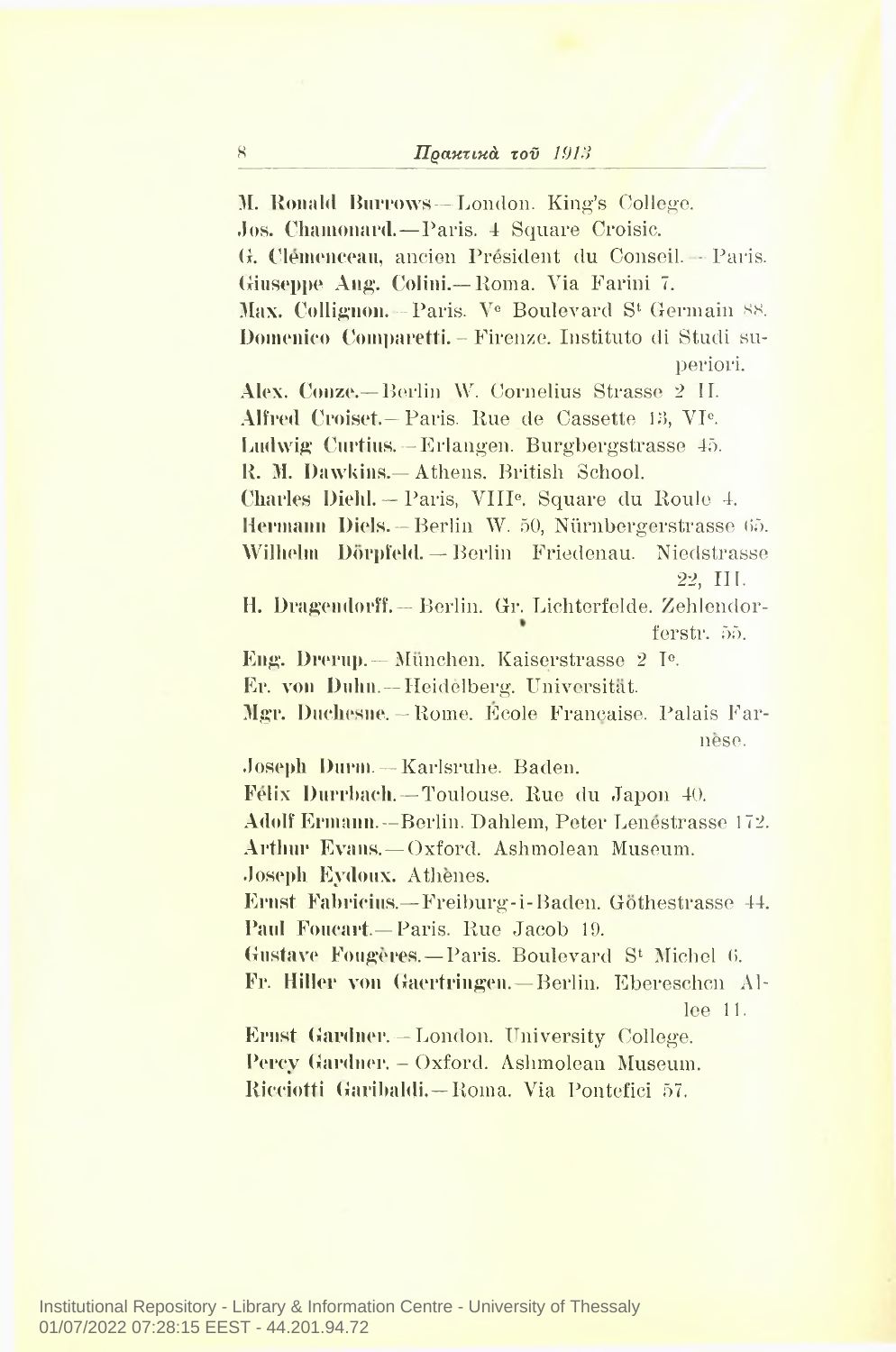## *Έπιτίμιοι εταίροι* (1)

Gherardo Ghirardini. — Bologna. Via dell'Indipendenza 54. 15. G. Gildersleeve.— Baltimore U. S. A. (Maryland). A. E. H. Goekoop.— La Haye. Huize Zorgvliet. Botho Graef.— Iena. Erfurterstrasse 64. Angelo de Gubernatis.— Roma. Universita. Federico Halbherr. — Roma. Via Arenuta 21. Mss Jane Ellen Harrisson. Cambridge. Newnham College. B. Haussoullier. — Paris. <sup>8</sup> Rue Ste Cecile, IX. Rudolph Heberdey. — Graz. Universitaet. Paul Hermann. —Dresden. Stephanienstrasse 13. Leon Heuzey. — Paris. Auteil. 90 Boulevard Exelmans. B. Hodge Hill.— Athens. American School. Otto Hirschfeld. - Berlin. Charlottenburg Mommsenstrasse 6. David G. Hogarth. — Oxford. Ashmolean Museum. Maurice Holleax. — Paris. 123 Boulevard S\* Germain VI. Theophile Homolle.— Paris. Rue de Lille 83. Andre Joubin. — Montpellier. 10 Avenue du Stand. Take .Ionesco.— Bucarest. K. Καραπάνος. — ΆΟήναι. Georg\* Karo. Athen. Deutsches Archaologisches Institut. Bruno Keil.— Strassburg. Ruprechtsauer Allee 62. Wilhelm Klein.- Prag. Deutsche Universitat. Gustav Korte. — Gottingen. Baurat Geberstrasse 7. Παύλος Κουντουριώτης. — Άθήναι. Νίκης 41. Rodolfo A. Lanciani. — Roma. Piazza Sallustio 24. Herni Lechat. — Lyon. Quai Gailleton 22. Philippe Legrand. — Lyon. 60. Avenue de Noailles. Georg Loeschcke. — Berlin NW. 40, Hindersinstr. 6. Ennnan. Loewy. — Roma. Via del Progresso 23.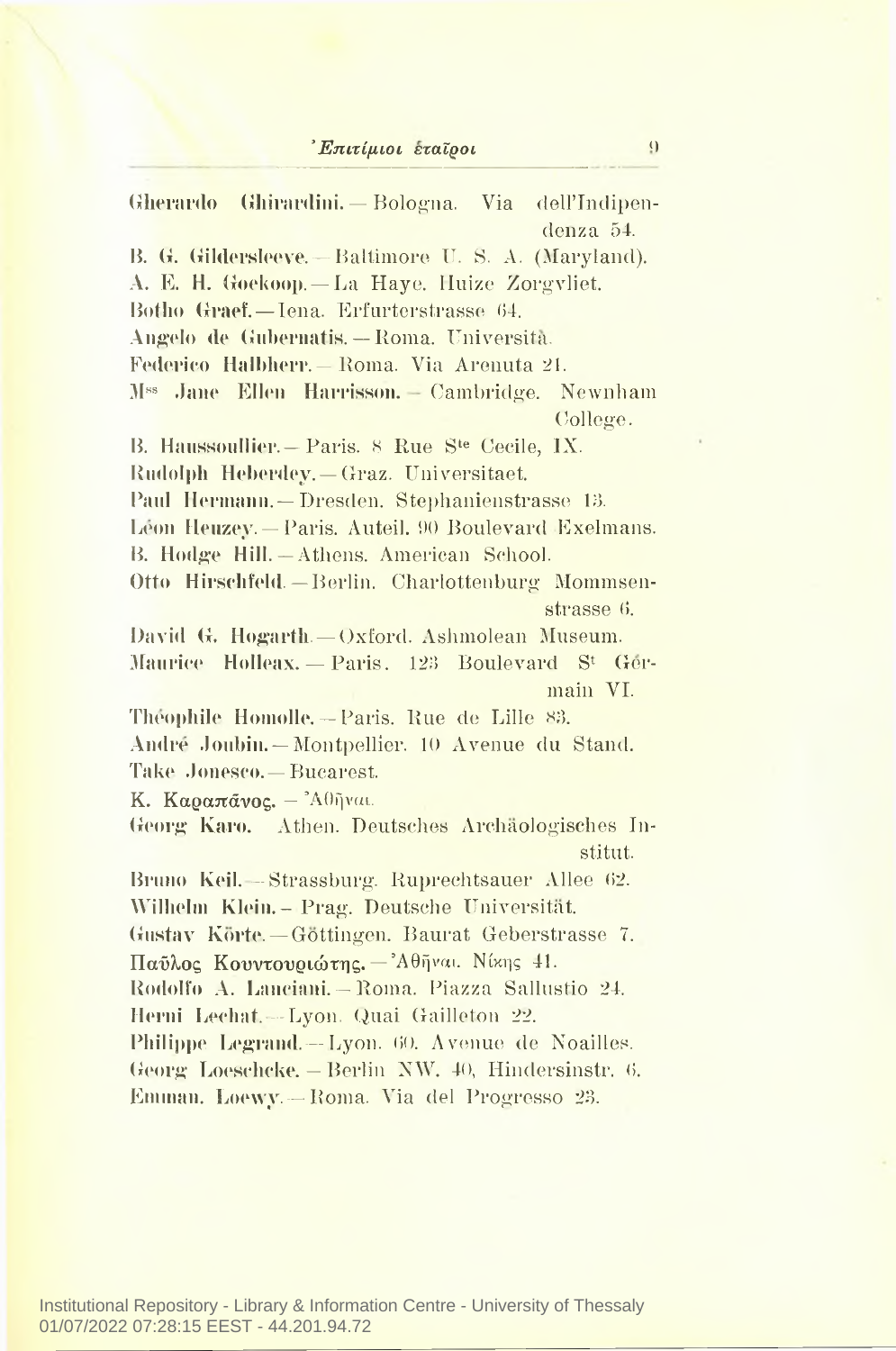G. A. Mackmillan.— London. S' Martin's Street. Lucien Magne.— Paris. Rue de l'Oratoire du Louvre 6. Rev. J. P. Mahaffy. — Dublin (Ireland) Trinity College. Lucio A. Mariani. — Roma. Via Pierluigi di Palestina 55. E. Martini. — Leipgiz. Universitat. Horace Marucchi.—Roma. Santa Maria in Via 7°. G. Mendel. — Constantinople. <sup>11</sup> Rue Serkis. Pera. Ed. Meyer.—Berlin. Gr.LichterfeldeW.Mommsenstr. 7/8. Luigi A. Milani.—Firenze. (Museo Preistorico). William Miller. — Roma. 36 Via Palestro. Gabriel Millet.-Paris. 34 Rue Halle XIV. Oscar Montelius. — Stockholm. .lean de Mot.—Bruxelles. Au Musee du Ginquantenaire. Eduard Naville. — Geneve. Universite. Φωκίων Νέγρης. — Άθήναι. Τρίκορφων 3. Charles Nizet.— Paris. <sup>7</sup> Avenue de Breteuil. TTlisse de Nunzio.— Roma. Bosco Parassio. .lules Nicole. — Geneve. 9 Chemin de Roches. Theodore Ouspenskv. — Constantinople. Rue Imam 8. Ettore Pais. — Roma. Via di Ripetta 102. S. 1). Papadimitriou. — Odessa. Universite. R. Paribeni.— Roma. Via dei Prefetti 22. Joseph Partsch. — Leipzig. Universitat. Giovanni Patroni. — Pavia, Universita. Paul Perdrizet. — Nancy. Avenue de la Garrene 2. Giuseppe Pellegrini. — Padua. Universita. Luigi A. Pernier. — Atene. R. Scuola Arch. Italiana. Georges Perrot.— Paris. Institut de France. Giulio de Petra.—Napoli.—Pallonette. Via S. Chiara 32. Ernst Pfuhl.— Basel. Schonbeinstrasse 45. Alfred Philippson.—Bonn. Universitat. Luigi Pigorini. — Roma. Via dell Collegio Romano 26. Edmond Pottier. — Paris. 72 Rue de la Tour. Ant. v. Premerstein. — Prag-Smichow, Presslgasse 13,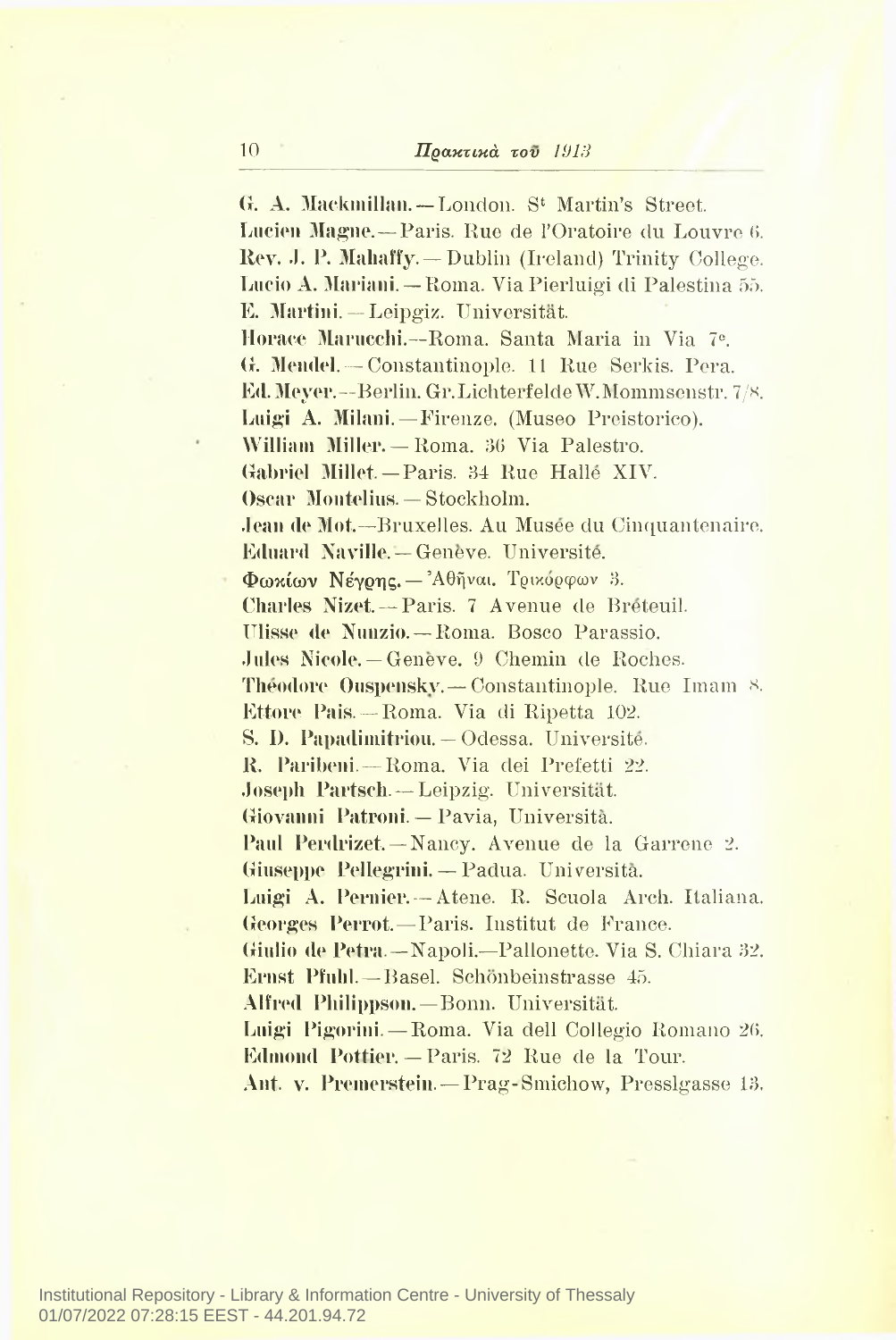Karl Purgold.— Gotha. Museum. G. Radet. — Bordeaux. 9bis Rue de Cheverus. W. M. Ramsay. -- Aberdeen Scotland. University. Salomon Reinach. — Paris. 4 Rue Traktir. Theodore Reinach. —Paris. 9 Rue Hamelin. E. Reisch. — Wien. Carl Ludwig Strasse 28. La Comtesse de Riencourt. — Άθήναι. C. Ricci.— Roma. Piazza Venezia 11. R. B. Richardson. - New York. Fulton Street 130. A de Ridder. — Paris. 22 Rue de Marignan. W. Ridgeway, — Cambridge. Fen Ditton. Al. Rostowitz. Bey. — Le Caire. Antonio Salinas. — Palermo. Via Emerico Amari 130. Σ. Μητροπολίτης Σάρδεων κ. Κλεόβουλος. Κων/πολις. Bruno Sauer. — Kiel. Lornsenstrasse 30. Rev. A. H Sayce. — Oxford. Queen's College. L. Savignoni. — Roma. Via dell'anima 50. Gustave Schlumherger. — Paris. 37 Avenue d'Antin. Hans Schrader. — Wien. Universitat. Cecil Smith. — London. South Kensington Museum. Κωνσταντίνος Σμολενσκης.— Γεωργίου Σταύρου 4. Antonio Sogliano. — Napoli. Via Avvocata a piazza Dante 25. Vittorio Spinazzolla.—Napoli. Museo Nazionale. E. von Stern. - Halle a Saale. Lindenstrasse 63. M<sup>ss</sup> S. Arthur Strong — Roma. British School. F. Studniczka. — Leibzig Leipniz Strasse 11. Ludwig von Syhel.—Marburg-i-H. Sybelstrasse 1. Hermann Thiersch. Freiburg-i-Baden. Hildastrasse 11. Georg. Treu.—Dresden. Weisser Hirsch. Heinrichstr. 21· Charles Waldstein. — Cambridge. King's College. Carl Watzinger.. — Giessen. Gr. Steinweg 15. Th. Wiegand. — Berlin, Dahlem, Peter Lennestr. 30.

Institutional Repository - Library & Information Centre - University of Thessaly 01/07/2022 07:28:15 EEST - 44.201.94.72